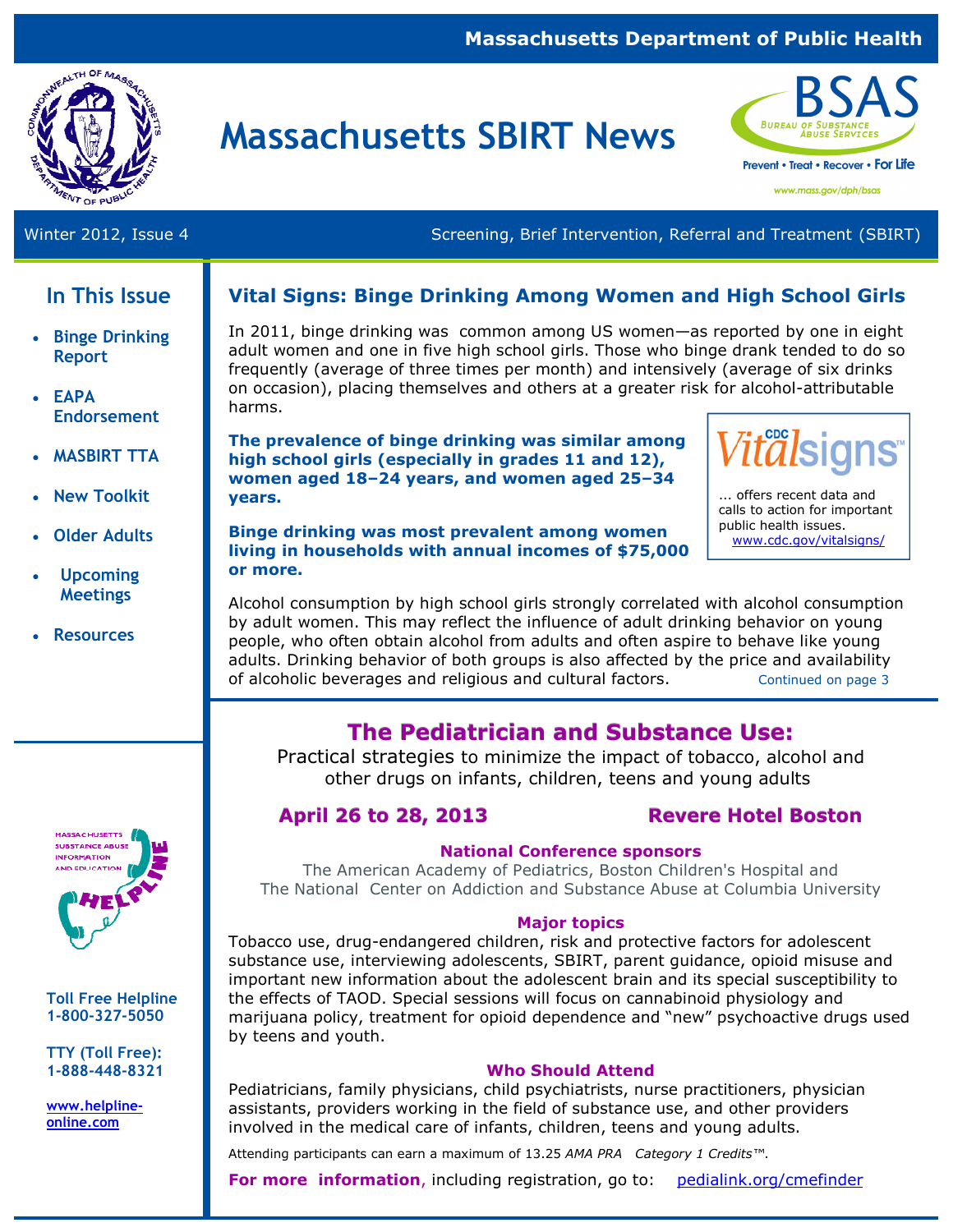

### **AVAILABLE FOR PRIMARY CARE PROVIDERS**

#### **SBIRT: A Step by Step Guide Toolkit**

This toolkit, developed with input from primary care physicians and nurse practitioners, provides a rationale for SBIRT. It then lays out two screening approaches, pointers on providing feedback and eliciting change talk through brief interventions, and suggested resources for making referrals and obtaining consents.

Order number SA3522 maclearinghouse.com/

#### **First Annual Addictions Nurse Conference**

#### **Brockton, MA**

**Thursday, April 4th** 

MA Chapter of Addictions Nurses



Who should attend:

- ♦ Nurses in the addiction field and
- ♦ Nurses not working directly in addictions but encountering addiction issues and needing more education and support.

**Brochure, agenda and** 

 **registration information at** 

www.addictionnurses.org

# **MASBIRT Training and Technical Assistance**

Massachusetts Screening, Brief Intervention and Referral to Treatment or MASBIRT was a 5 year, federally funded project which completed over 173,000 screens in primary care, emergency department and inpatient hospital settings.

**MASBIRT Training and Technical Assistance** is an outgrowth of that effort, and can provide your site with these **FREE** services:

- **Grand Rounds** explaining the intersection of alcohol, drugs and health, and the importance of early identification;
- **Training and on-going skills coaching** for all levels of professional and administrative staff. Train-the-trainer programs are also available to ensure sustainability;
- **Help and guidance with clinical protocol development;**  screening instruments and methods, brief intervention strategies and referral resources and procedures;
- **Assistance with administrative aspects,** such as data collection strategies, documentation protocols; revenue generation potential and more;
- **Identification and development of resources for patients who need specialty care,** including medication assisted treatment for alcohol and opioids, and development of referral and



communication protocols for co-located, integrated medical homes.

**Expert guidance for work with special populations, such as** people with HIV, women of childbearing age/pregnant women, people who identify as LGBTQ, adolescents, people who are homeless, older adults, and individuals with co-occurring disorders (such as mental health issues or trauma).

#### **To learn more or to discuss bringing SBIRT to your practice, contact:**

Lee Ellenberg, LICSW, Training Manager Lee.Ellenberg@bmc.org 617-414-6922

Alissa Cruz, MPH, Program Manger Alissa.Cruz@bmc.org 617-414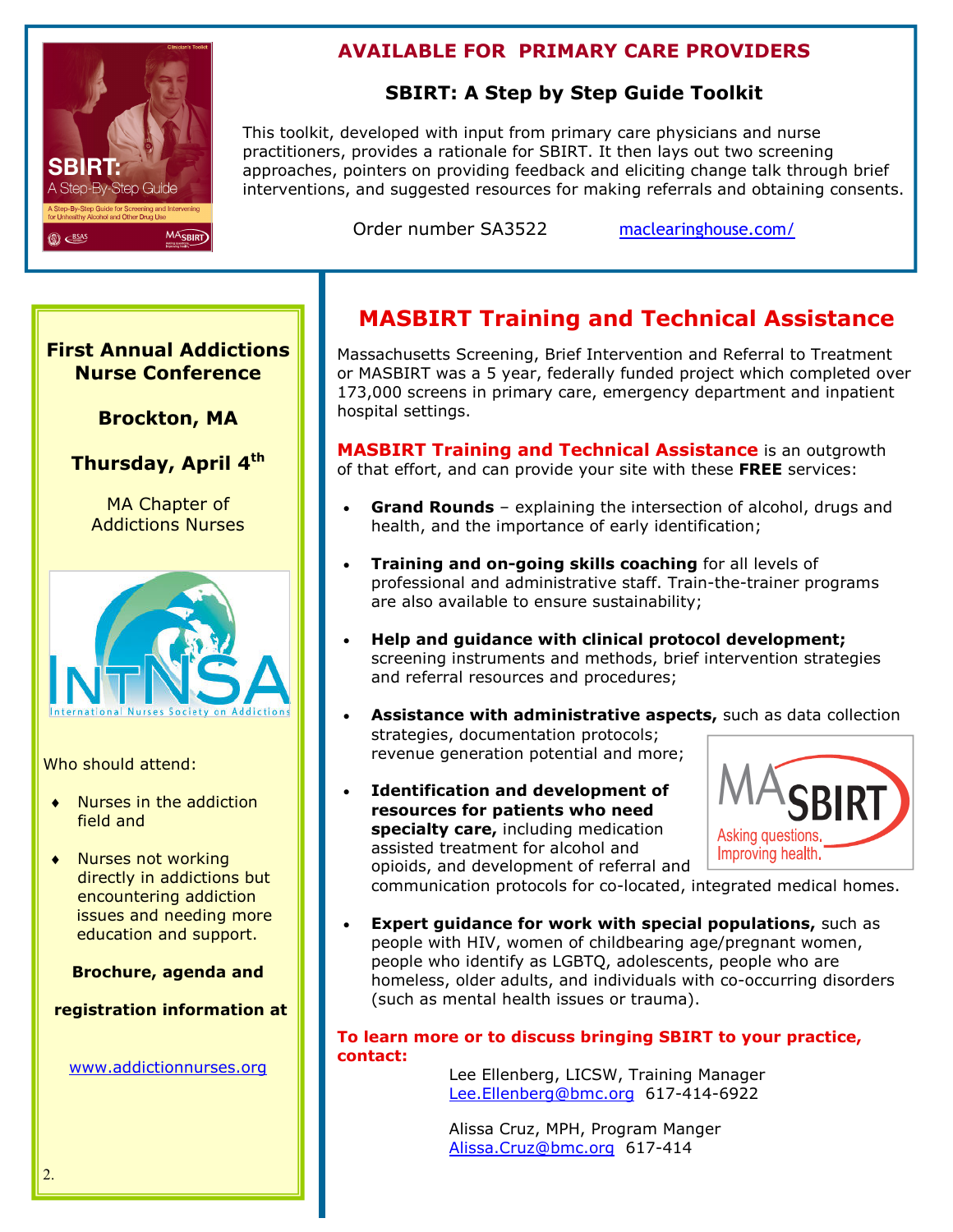# SAVE THESE 2013 DATES

#### **Thursday, February 28**

1:00 – 2:30 p.m. EST

**WEBINAR Patient Privacy and Confidentiality in the Changing Health Environment: HIPAA, 42 CFR Part 2 and Health Care Reform** 

Registration info on page 4



#### **Friday, May 10**

#### **Innovations in Addictions: Integrating Systems and Services**

Highlighting new and emerging innovations in prevention, intervention, treatment, research and recovery in Massachusetts



#### **Friday, April 26**

**Fetal Alcohol Spectrum Disorders: Why FASD Is Relevant to You!**  Doubletree Hotel **Westborough** 

. . . .

#### **Wednesday, June 5**

#### **Aging with Dignity**

Preventing and Responding to Substance Use and Related Problems in Older Adults

#### **Check**

adcare.neias.org/home/savedates

**for upcoming meeting details** 

#### **Employee Assistance Professional Association - EAPA - Endorses SBIRT as Standard of Care for EAP Professionals**

EAPA has endorsed the SBIRT process as a standard of practice for all employee assistance program clients, regardless of presenting concern. The process includes screening for risky alcohol and/or drug use with evidence based questions, followed by brief intervention and, when appropriate, referral to treatment and follow-up.

SBIRT screening uses a brief, scientifically valid questionnaire (e.g. AUDIT or AUDIT-C) to identify whether drinking or drug use could place a client at risk for negative consequences. Depending on screening results, the EA professional may provide



education, advise, motivational interviewing, help with an action plan and/or a referral for treatment. The process also includes appropriate support and follow-up, as indicated by the individual's situation. The SBIRT process has been shown to improve identification, successful rehabilitation, and productivity of people whose drinking or drug use is, or may become, problematic.

To help Employee Assistance professionals and network providers implement SBIRT in their organizations, EAPA and other groups collaborated to produce a free online core training course.

To learn more go to http://www.eapassn.org/i4a/pages/index.cfm?pageid=3293.

#### **From page 1 Vital Signs: Binge Drinking**

Unlike other leading risk behaviors, binge drinking has not been the subject of intense prevention efforts. Underage girls are overexposed to alcohol marketing for women – even more than underage boys are relative to men. This increases the risk that girls will begin alcohol use and consume more alcohol when they drink. New alcoholic beverages (e.g., flavored malt beverages) known to appeal to underage girls have also been developed and marketed.

**Though binge drinking is more prevalent among men, women who binge drink are at high risk for alcohol-attributable harms.**  They tend to reach higher blood alcohol levels than men at the same amounts, even after taking into account differences in body size, food intake and other factors.

**Binge drinking also increases the risk for unintended pregnancy.**  Women with unintended pregnancies tend to have delayed pregnancy recognition, **increasing the risk for alcohol-exposed pregnancy.**  Premature birth, low birth weight and/or fetal alcohol spectrum disorder may result.

**The U.S. Preventive Services Task Force recommends screening and behavioral counseling interventions for alcohol misuse, including adult binge drinking.** Study findings also support the need to monitor binge drinking routinely among women and girls to understand its public health impact, and to evaluate evidence-based strategies to prevent it.